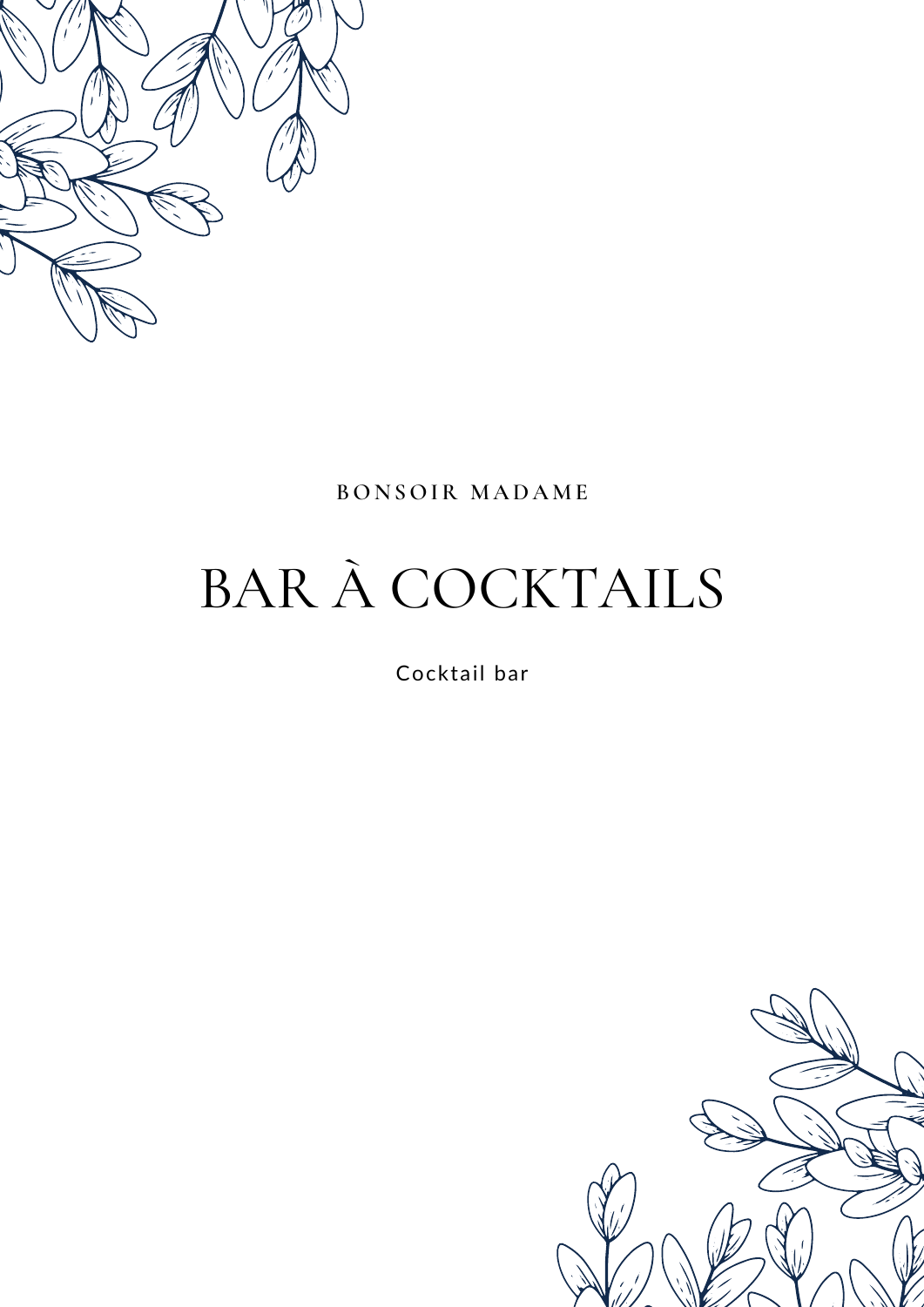## Les cocktails à faire soi-même en entre soi-même

Gin & Tonic

## Quelques inspirations ...

## Spritz

Remplissez un verre à pied de glaçons Versez 3cl de prosecco Ajoutez 2cl d'Aperol Complétez avec du Tonic Servez avec une rondelle d'orange



Remplissez un verre de glaçons Versez 5cl de votre gin préféré Ajoutez 20cl de Tonic Water Servez avec un zeste de citron



Campari & Tonic Remplissez un verre de glaçons Versez 5cl de Campari Ajoutez 20cl de Tonic Water Servez avec une rondelle d'orange

#### Moscow Mule



Remplissez un verre de glaçons Versez 5cl de vodka Ajoutez 2cl de jus de citron vert frais Complétez avec 15cl de Ginger Beer Servez avec un quartier de citron vert

#### Vesper Martini



Remplissez un shaker de glaçons Ajoutez 6 cl de Gin, 2cl de Vodka et 1cl de Lillet Blanc Transvasez le mélange dans un verre Servez avec un zeste d'orange sans les glaçons



Martini Rosso & Tonic Remplissez un verre ballon de glace Ajoutez 7cl de Martini Rosso et 7 cl de tonic Mélanger délicatement à la cuillère Servez avec une tranche d'orange

# ... Vous pouvez aussi libre cours à votre imagination !